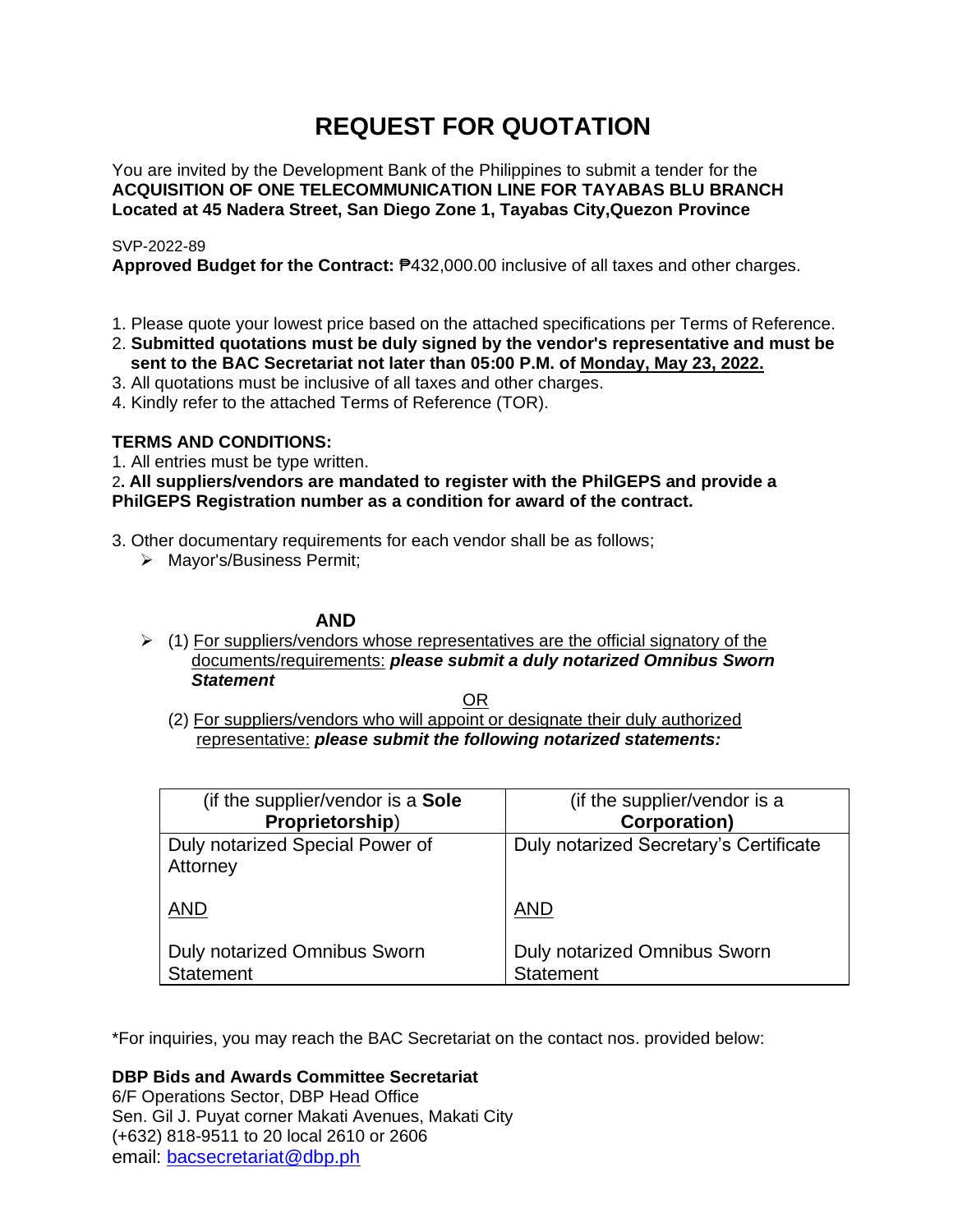#### **Annex A**

### ACQUISITION OF NEW, ADDITIONAL AND/OR REPLACEMENT TELECOMMUNICATION LINE/CONNECTIVITY SERVICE FOR THE DEVELOPMENT BANK OF THE PHILIPPINES (DBP)-**TAYABAS BLU.**

#### APPROVED BUDGET FOR THE CONTRACT: Php 432,000

### **TECHNICAL SPECIFICATIONS**

### A. BACKGROUND

The telecommunication connectivity service (line) is for the connection of DBP online systems, services and facilities in any of the following DBP remote sites:

A.1. Branch Office, including:

A.1.a. Lending Center

A.1.b. Cash Center

A.1.c. Branch-Lite Unit

A.2. Automated Teller Machine (ATM)

#### **B. OBJECTIVE**

To acquire stable, reliable and secure telecommunication connectivity/line service to link DBP remote sites to the Head Office from an authorized and qualified telecommunication service provider (Telco).

#### C. COVERAGE OF THE CONTRACT

The contract will be for a one (1) year period starting from date of acceptance of service with the option for automatic renewal.

#### **D. MINIMUM SPECIFICATIONS**

- D.1. Connectivity/Line Service Availability
	- > The minimum availability of service is 99.6%.
- D.2. Connectivity/Line Specifications
- D.2.a. Branch Office  $\sqrt{ }$ 
	- D.2.a.i. Wired MPLS/VPN, Radio Last Mile with minimum of 2 Mbps bandwidth
	- D.2.a.ii. Inclusive network equipment, such as router and or router/modem, must not be on End-of-Life/End-of-Support status within the contract period
	- D.2.a.iii. Router must support GRE/mGRE tunneling and IP Security (ex. dynamic VPN) and SNMP
	- D.2.a.iv. DBP shall have the full access of the router
	- D.2.a.v. Provide near real time and historical link monitoring
	- D.2.b. ATM Wired
		- D.2.b.i. VPN connection at least 128 Kbps via MPLS
		- D.2.b.ii. Inclusive network equipment, such as router and or router/modem, must not be on End-of-Life/End-of-Support status within the contract period
		- D.2.b.iii. Support GRE tunneling and SNMP
		- D.2.b.iv. Provide near real time and historical link monitoring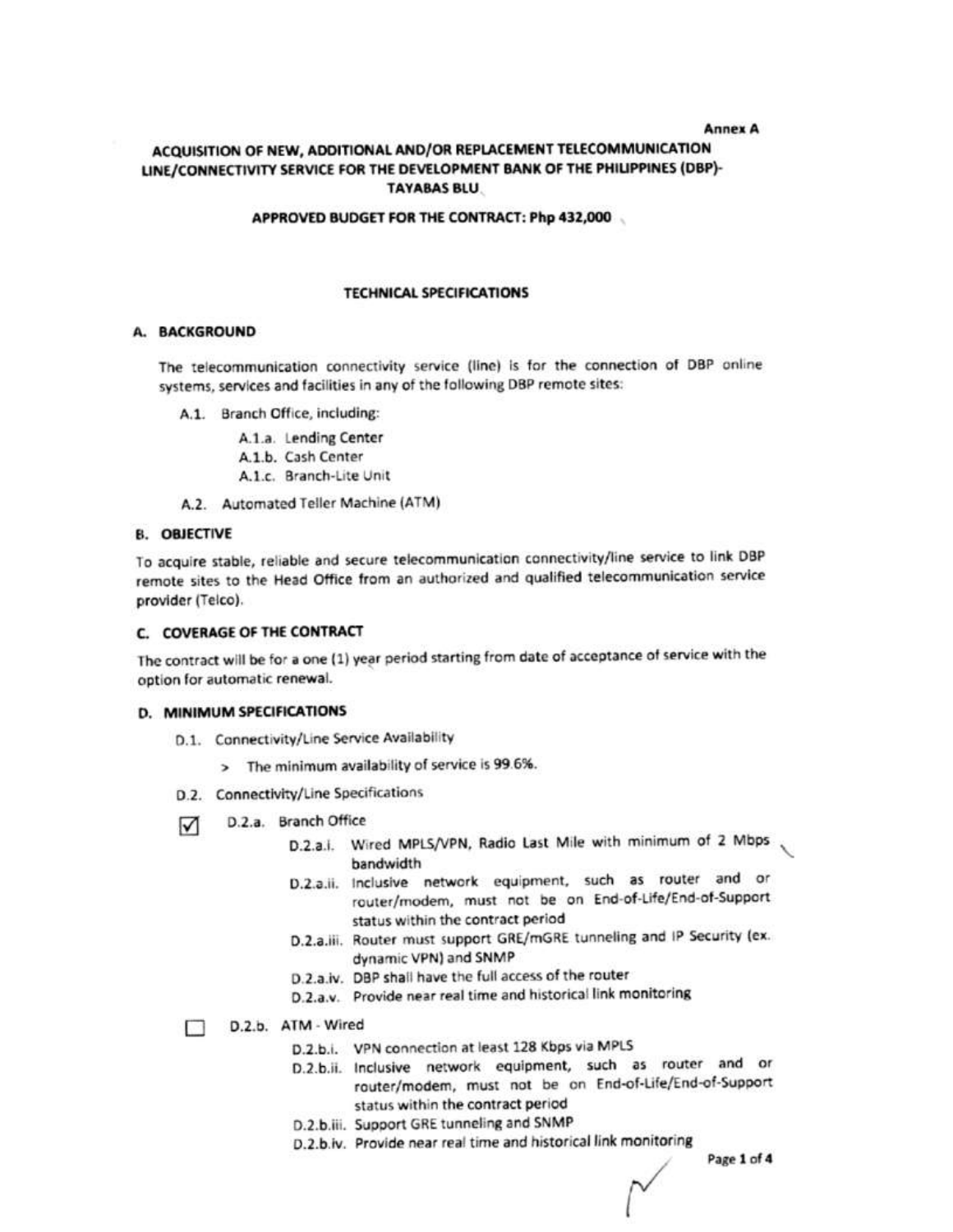ACQUISITION OF NEW, ADDITIONAL AND /OR REPLACEMENT OF TELECOMMUNICATION. LINE/ CONNECTIVITY SERVICE FOR THE DEVELOPMENT BANK OF THE PHILIPPINES (DRP)

- D.2.c. ATM Wireless
	- D.2.c.i. Provide data transmission function by public GPRS/ GSM network or higher
	- D.2.a.vi. Inclusive network equipment, such as router and or router/modem, must not be on End-of-Life/End-of-Support status within the contract period
	- D.2.c.ii. Support GRE Tunneling and SNMP
	- D.2.c.iii. Provide GUI access for local and remote management
	- D.2.c.iv. Operate at -30~+75°C temperature
	- D.2.c.v. Has LED status indication
	- D.2.c.vi. Support RJ45 console port
	- D.2.c.vii. Include: 1 power cord, 2 antennas, 1 console cable, 1 set documentation
	- D.2.c.viii. Provide near real time and historical link monitoring.
	- D.2.c.ix. Meet the average latency requirement of not greater than 200ms measured using the Ping utility or any similar mobile applications
	- D.2.c.x. Meet signal requirement of not less than 2 bars measured using mobile or similar devices capable of said measurement
	- D.2.c.xi. DBP shall have full access to the Modem/Router
- D.3. Support Services and Incident Management
	- D.3.a. The Telco shall provide 24 x 7 onsite, telephone and email support. For every service unavailability/downtime reported, the response time shall be within thirty (30) minutes.
	- D.3.b. Upon the occurrence of service unavailability/downtime, the Telco shall:
		- D.3.b.i. Conduct problem isolation/resolution and link restoration activities
		- D.3.b.ii. Notification via electronic mail (E-mail) and telephone within one (1) hour of the occurrence
		- D.3.b.iii. Minimum of twice a day status report to DBP via E-Mail
		- D.3.b.iv. Estimated time of arrival (ETA) if onsite activities required
		- D.3.b.v. Estimated time of resolution (ETR)
		- D.3.b.vi. Root cause
		- D.3.b.vii. Comply with DBP policies on security and confidentiality during support services.
	- D.3.c. The Telco shall submit an incident report stating the reason/s for the outage and detailing the steps undertaken to resolve a particular problem upon DBP's request.
	- D.4. Service Performance Review
		- > The Telco shall conduct a performance review session at least once every quarter of a year

### E. TELECOMMUNICATION CONNECTIVITY/LINE REQUIREMENT CLASSIFICATION

The primary objective of the following provisions is to have multiple Telcos per site, providing service redundancy, high availability and avoiding single point of failure.

- E.1. New Telecommunication Line Requirement
	- E.1.a. Covered Sites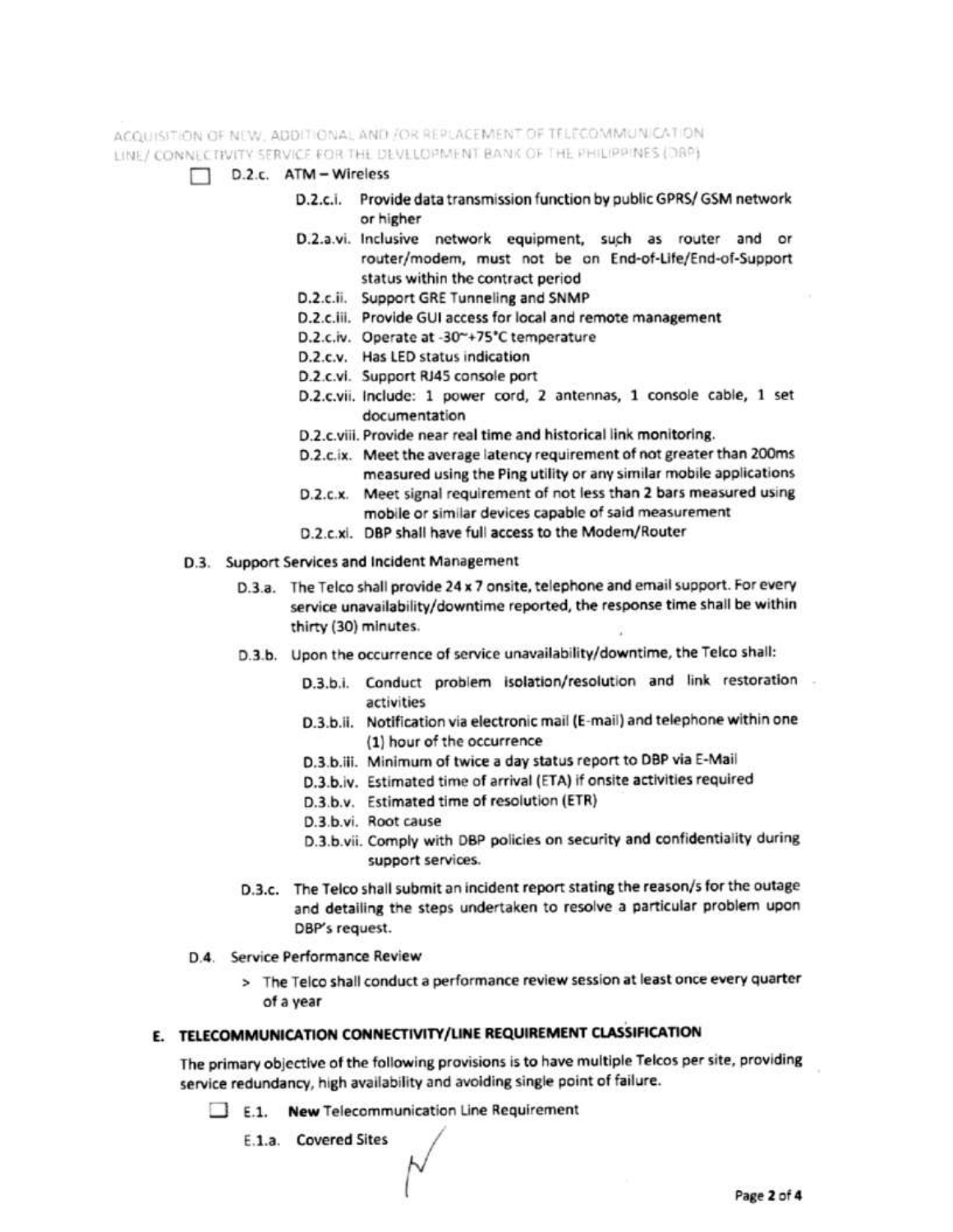ACQUISITION OF NEW, ADDITIONAL AND JOR REPLACEMENT OF TELECOMMUNICATION.

LINE/ CONNECTIVITY SERVICE FOR THE DEVELOPMENT BANK OF THE PHILIPPINES (DBP)

### > New remotes sites

### E.1.b. Telco Selection Criteria

- > Telecommunication Line for Branch Office
	- E.1.b.i. Two (2) different Telcos (Telco A and Telco B) shall be selected
	- E.1.b.ii. Telco A is the lowest (winning) provider
	- E.1.b.iii. Telco B is the second lowest provider
- > Telecommunication Line for Additional ATM Facility of a Branch Office
	- E.1.b.iv. The Telco must be different from the one which has the majority or most of the telecommunication connectivity services provided for the ATM/s of that Branch Office

### E.2. Additional Telecommunication Line Requirement

- E.2.a. Covered Sites
	- > For existing sites with existing telecommunication line/s
- E.2.b. Telco Exception
	- > The Telco/s of the existing line/s servicing the site shall not be invited and will not be allowed to participate

#### E.3. Replacement Telecommunication Line Requirement M

- E.3.a. Covered Sites
	- > For existing sites with existing telecommunication line/s
- E.3.b. Telco Exception
	- E.3.b.i. For Telco Redundancy Replacement
		- > The Telco of the existing line/s servicing the site including the one to be replaced shall not be invited and will not be allowed to participate
	- E.3.b.ii. Replacement for the Purpose of Telecommunication Line Capacity (Bandwidth) Upgrade
		- > The Telco of the other existing line/s servicing the site (i.e., other than the one to be replaced) shall not be invited and will not be allowed to participate
	- E.3.b.iii. For Wireless to Wired Facility Replacement
		- > The Telco of the other existing line/s servicing the site (i.e., other than the one to be replaced) shall not be invited and will not be allowed to participate

### F. DISCONTINUANCE OF SERVICE

DBP can opt to discontinue the service within the contract period without pre-termination fee/s, if the Telco provider fails to meet the required minimum availability of service, specified in item D.1, for three (3) consecutive months (3-strike rule)

G. PAYMENT

The payment shall be in a monthly basis every after the service acceptance.